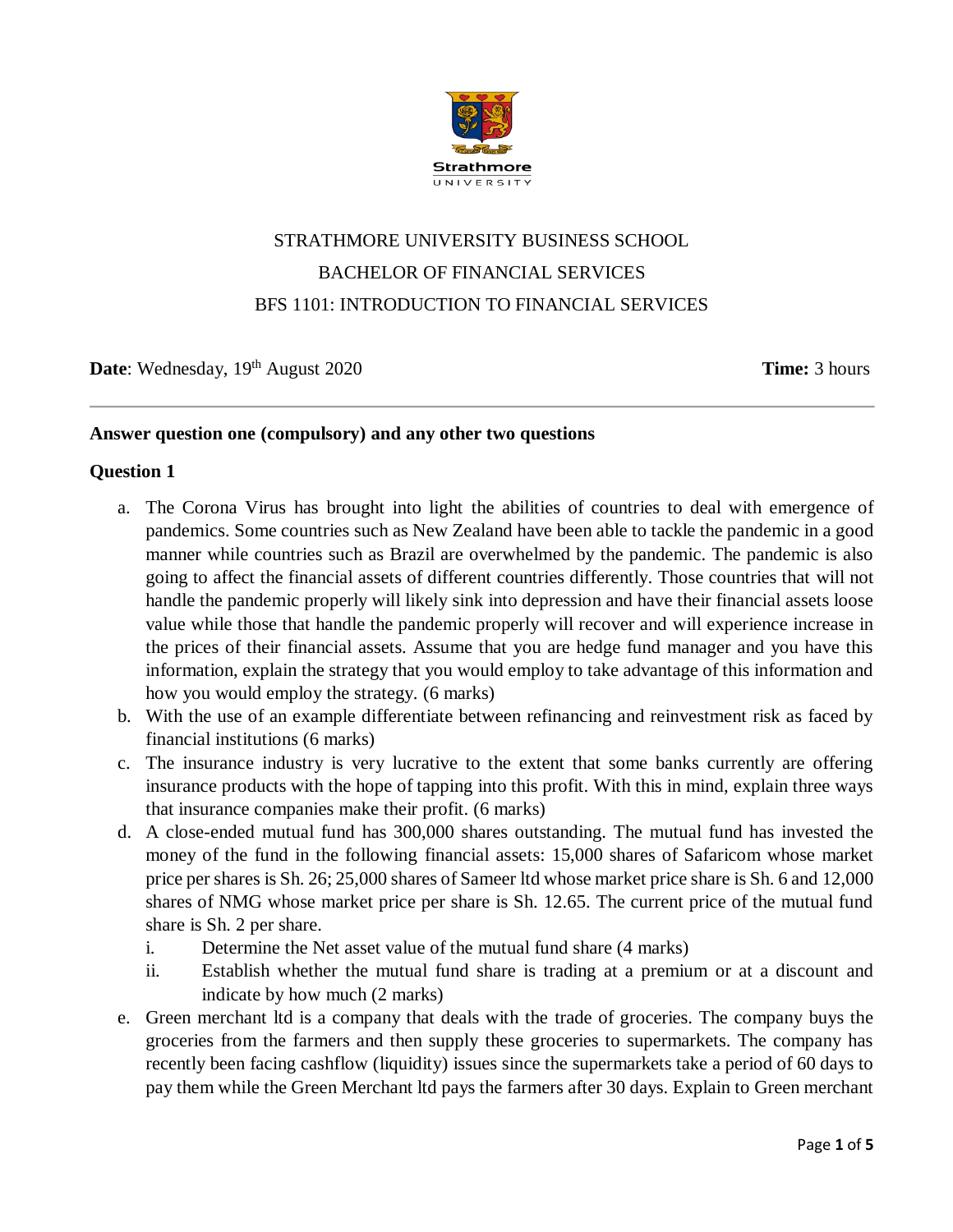two services that are offered by banks that they can take advantage of to avoid the cash flow issues. (4 Marks)

f. A hedge fund manager is managing a fund whose asset value is \$200 million. The fees structure of the hedge fund is (1.5% and 21%). In the year ended 31 Dec 2019, the fund manager generated a return of 18.75% from this fund.

## **Required:**

Determine the amount of money that will be received by the fund manager as fees (4 marks)

## **Question 2**

a. James is the Chief operating officer of Bricks ltd bank which has headquarters in Kenya. He has been invited to a board meeting where other directors of bank are. The intention of the meeting is to enable the other board members understand the risks that the company is exposed to based on how it is conducting it operations. James gives the following information as an account of the situation of the bank:

The bank currently has 120,000 customers who have deposited an amount of Sh. 15 billion. The deposits of the bank are divided as current account deposit which account for Sh. 6 billion and fixed deposit account which account for 9 billion. The bank does not pay interest on the current deposits, but it pays interest on the fixed account at a rate of 6% per annum. A large portion of the banks fixed deposits are for a period of one year. The bank has issued loans worth Sh. 12 billion. Half of this loan is in terms of bank overdraft and bills of exchange. The other half of the loan is long-term in nature with a large part of it being of more than 3 years. Further to this, the long-term loans constitute an amount of Sh. 250 million which was given to a company in South Sudan. This loan was denominated in terms of South Sudan pound.

James also indicated that the bank had spent an amount of Sh. 500 million to acquire a computer information system to make the operations of the bank efficient. Further to this, the bank will be spending an amount of Sh. 80 million to train it staff on how to use the system. The bank will also incur an additional Sh. 50 million per annum for the next tens years for the maintenance of the system.

# **Required:**

Using the information presented above about the bank, evaluate various types of risk that the bank is exposed to (10 Marks)

Note: Marks with will be awarded based on how well each type of risk has been explained.

b. The cabinet secretary for treasury (Finance minister) had requested for an inquiry on the state of the of the macro variables of the country. One the macro variable that was researched on was inflation and as per the report, the country is experiencing a high level of inflation. The cabinet secretary wants to take corrective measures to reduce the level of inflation in the country. Advice the Cabinet secretary on three measures that the central bank (Federal bank) can take through it influence on commercial banks to reduce the level of inflation in the country. (10 marks).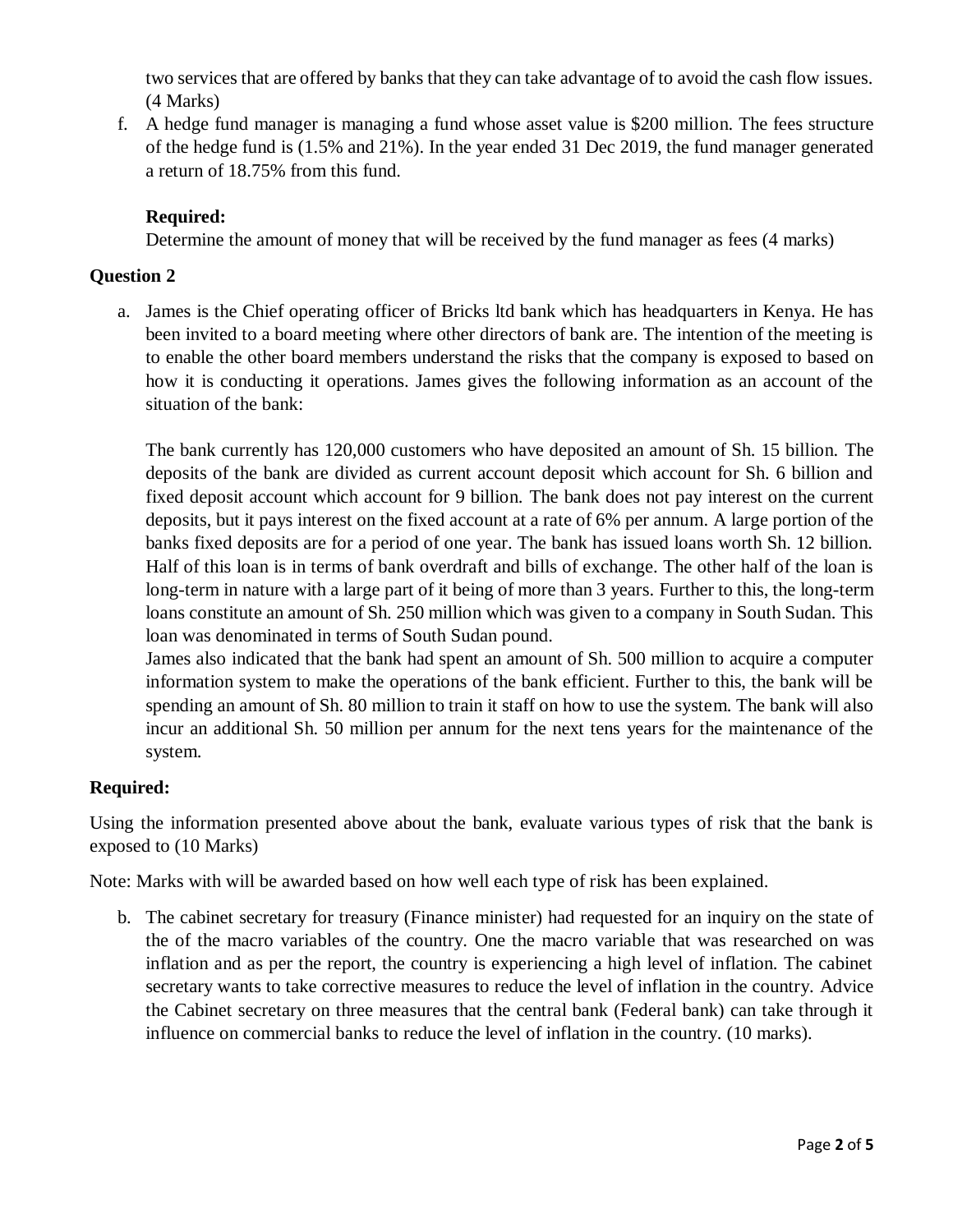## **Question 3**

- a. Elimu limited is a company listed in the securities exchange. The company has tabled a request to acquire JDL limited which is also another company listed in the securities exchange. Both companies are in the information technology sector of the economy. Assuming that you are a hedge fund manager and you have come across this information, give a well **detailed explanation** of how you would use the information to earn a return for fund. (5 marks)
- b. An open-ended mutual fund has 1,000,000 outstanding mutual fund shares. The mutual fund has invested in the following shares of companies listed in Dar es Salaam Stock exchange: 10,000 shares of EABL at a market price of Sh. 3,380; 20,000 shares of Jubilee Holdings ltd at a market price of Sh. 5150 and 60,000 shares of KCB at market price of Sh. 760.

#### **Required:**

- i. Determine the net asset value of this mutual fund (3 marks)
- ii. Assume that mutual fund sells an additional 10,000 mutual fund shares at the current NAV. Assume further that additional funds are used to acquire shares of KCB at the current market price. Determine what will be the Net asset value of the mutual fund (4 marks)
- iii. Using the information in note (ii) above, assume that the price of the shares changes as shown by the end of next month. EABL to Sh. 3,400; Jubilee Holding to Sh. 5,000 and KCB to Sh. 780. Determine the net asset value of the mutual fund (3 marks)
- c. The current market price for a close-ended mutual fund is Sh. 37.5 per share. The mutual fund has 500,000 outstanding shares. The value of the assets in the mutual fund is Sh. 20 million. The mutual fund charges a load fund cost of 4.5% and fund operating cost of 2% per annum.

#### **Required:**

- i. Determine the NAV of this mutual fund (1 mark)
- ii. Determine whether it is trading at discount or premium and by how much (1 mark)
- iii. What could be one of the reasons why it is trading like that (1 mark)
- iv. Assume that an investor invests in the mutual fund for a period of three years. What will be the annualized cost to the investor? (2 marks)

#### **Question 4**

a. Game merchant is a company that is involved in producing soft drinks in the country. The company want to expand its operation by acquiring a new production facility that will cost the company an amount of Sh. 500 million. The company want to raise this money by issuing shares to the public.

#### **Required:**

- i. Explain how company can use the services of an investment banker to raise the amount of money that they require for the project. (6 marks)
- ii. Explain the role that will be played by securities firms after the company has already issued the shares to the public. (2 marks)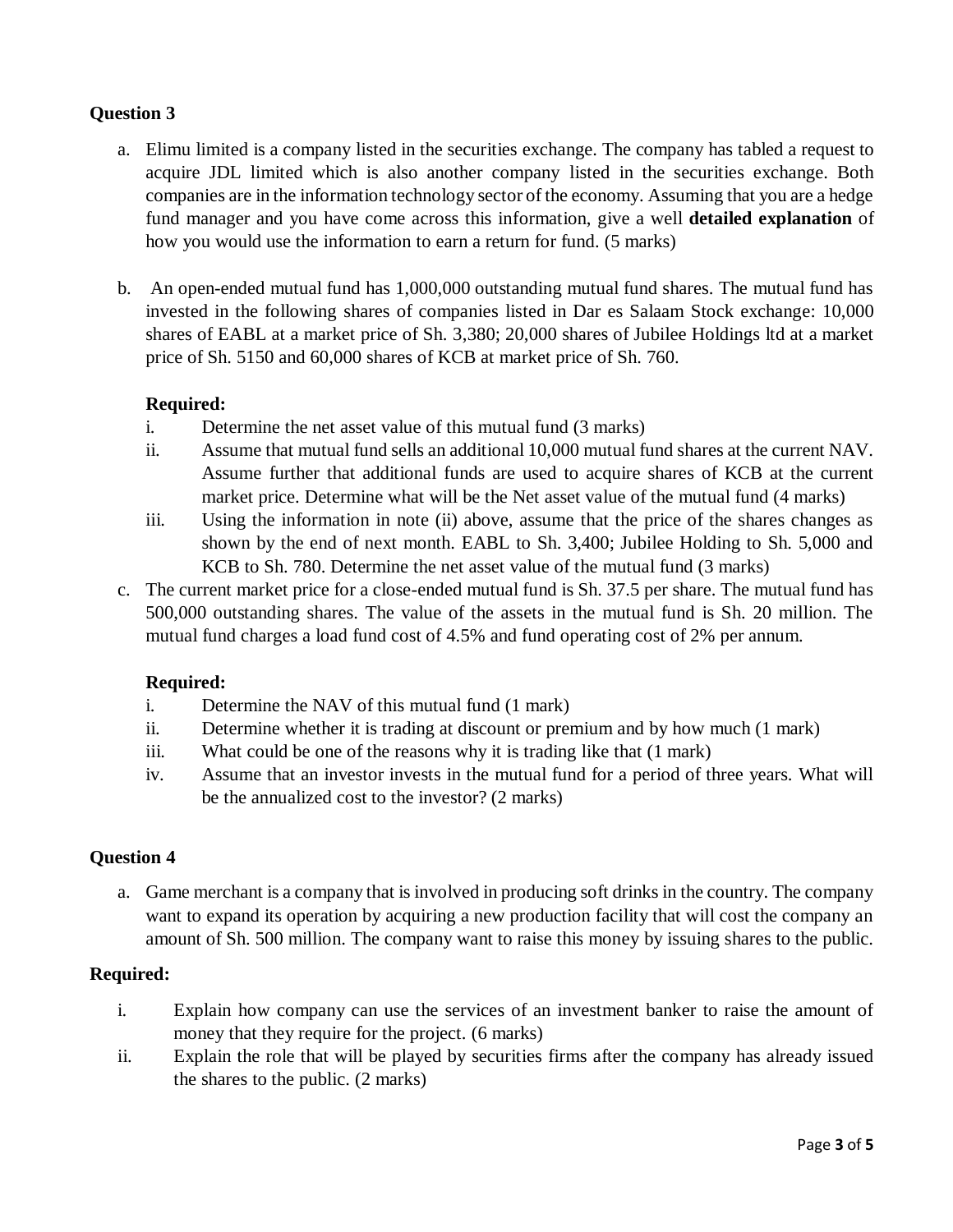b. Senzen ltd operates as a bank whereby all its branches are located in the capital of the country. The bank wants to expand and reach new areas by acquiring another bank that has branches in different parts of the country. The bank wants to finance this acquisition by raising funds from the public. The bank has approached an investment banker who is going to facilitate the raising of the funds and the merger process. The investment bank has agreed to underwrite the issue of 400 million shares of Senzen on a commitment basis. The investment banker pays Sh.7.5 per share to Senzen for the 400 million shares. The investment banker then sells those shares to the public for Sh. 7 per share.

## **Required:**

- i. Show how much money Senzen ltd receives (1 mark)
- ii. What is the profit or loss of the investment banker? (2 marks)
- iii. If the investment banker sold the shares for a price of Sh. 8.5 instead, how much money will Senzen receive? (1 mark)
- iv. What is the profit or loss to the investment banker if the sold the shares for Sh. 8.5? (2 marks)
- c. Tropical ltd approached an investment banker seeking helps to raise funds. The investment banker agreed to underwrite the issue on a best-efforts basis for the 125 million shares of the company. The investment banker is only able to sell 100 million shares of the company for a price of Sh. 12.5 per share. The investment banker charges Sh. 0.5 per share sold. Required:
	- i. Show the amount of money that Tropical ltd is going to receive (2 marks)
	- ii. What is the profit of the investment banker? (1 mark)
	- iii. If the investment banker can sell the shares for Sh. 14 per share, how much money does Tropical ltd receive? (2 marks)
	- iv. What is the profit to the investment banker? (1 mark)

### **Question 5**

a. Tom is the managing director of Golden bank ltd. He is currently 47 years and is married with two children. Tom wants to take care of his future by taking an insurance policy that is going to ensure that he has some form of income in the future. He also wants the interest of his family to be taken care of incase he was to die before the age of 60 years. Tom is also worried at the expense that the bank is incurring in paying for the hospital bill of its employees and want to take an insurance policy that will take this into consideration. Tom is also worried by the decreased profit of the bank over the years which he attributes to cases of owners of small businesses dying before the pay for the loan.

# **Required:**

Give a **detailed** advice to Tom on some of the insurance products that he can take to safeguard the financial interest of his future and reduce the risks that the bank is exposed to. (8 marks)

b. One of the biggest challenges that is facing insurance companies is competition. The competition is from other insurance companies and other financial institutions such as banks that are also venturing into the insurance industry with the aim of increasing their return. Insurance companies therefore have to find a competitive edge that they can leverage to help them overcome this